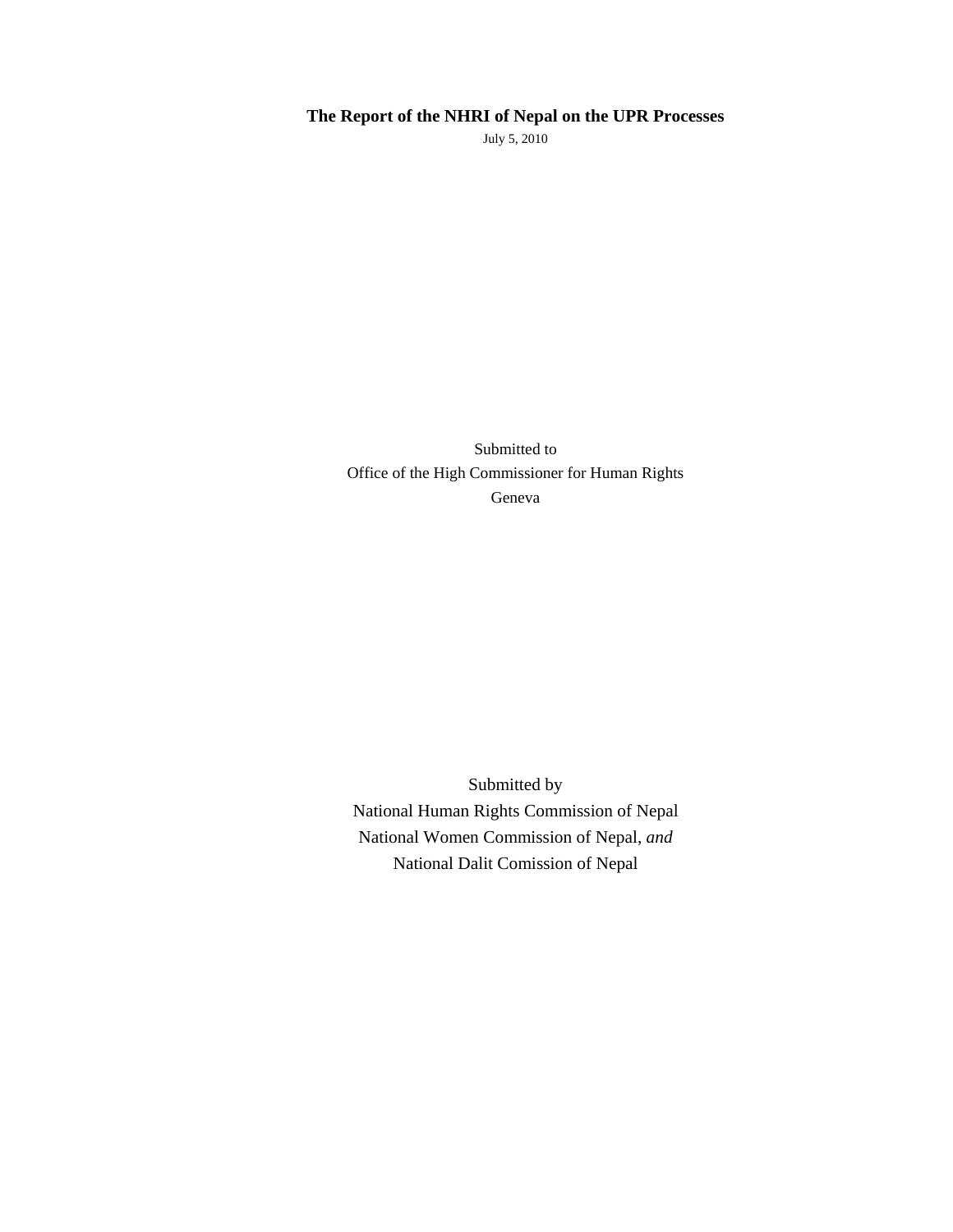#### **The Report of the NHRI of Nepal on the UPR Processes**

**July 2010** 

#### **Introduction**

1. This report was prepared by the national human rights institutions (NHRI) of Nepal namely the National Human Rights Commission (NHRC), National Women Commission (NWC) and National *Dalit* Commission (NDC). The NHRC was established in 2000 as a statutory body and elevated to a constitutional body in 2007. The NHRC is an independent and autonomous body that complies with the Paris Principles of independence and autonomy of NHRI. Since inception NHRC has been accredited with A-status by ICC of NHRI. The NWC was established by an executive order in 2002 for the protection, prevention and promotion of the women's human rights. The Commission was elevated to a statutory body by NWC Act of 2007 with wider mandates to work for the women's human rights. The NDC was formed in March 2000 under an executive directive with major responsibilities to promote and protect the rights of *dalit* people by eliminating of age old caste based discrimination against them.

### **Methodology**

- 2. The UPR process was started a year ago by providing learning sessions to NHRC staff by an international expert. The UPR focal officer of NHRC was provided OHCHR organized UPR related training abroad. The NHRC formed a Committee headed by Hon Commissioner Mr. Gauri Pradhan. The Committee was given the mandate of holding consultations across the country, preparation of required IEC materials, UPR draft report and other related works as and when required. Amidst this development the NHRC, NWC and NDC agreed to submit a joint report. As a result teams led by Hon. Commissioner Ms. Dhan Kumari Sunar and Commissioner Mr. Govinda Bahadur Nepali of NWC and NDC respectively worked together.
- 3. The Committee produced IEC materials and working papers as advocacy tools aiming to familiarize participants on UPR processes. A media announcement was made via two national dailies to collect public opinion. Extensive checklists were developed based on the priority human rights issues in the country. The consultation workshops were held in all the geographic regions. The audience comprised with the representatives of political parties, development and security agencies, human rights NGOs, women and *dalit* human rights network, indigenous/marginalized communities, CSO, academia, media and human rights defenders. Recently larger central level consultation held in Kathmandu in which all above stated agencies represented from their central level. The central level consultation workshop considered upon the outcomes of regional consultations. In addition a number of meetings, interactions, dialogues and advocacy held with various agencies that include the government, security agencies and civil society along with reporting NHRI. Regional level consultative workshops and meetings were facilitated on the basis of above mentioned advocacy tools. The reports of all consultative workshops, interactions and meetings followed by relevant human rights situation reports developed in the context of armed conflict and aftermath have been reviewed during the preparation of this report.

#### **National framework for protection and promotion of human rights**

4. The conclusion of Comprehensive Peace Agreement (CPA) between the Government of Nepal and Communist Party of Nepal Maoist (CPNM) in 2007 ended decade long armed conflict and led the country toward transition to democracy. The Interim Constitution (here in after referred to constitution) was promulgated in 2007 with wider and strong human rights, devolution of powers, mandates, provisions and mechanisms. The constitution has adopted the democratic values such as the rule of law, democracy, independence of judiciary, human rights, adult franchise and press freedom. The institutional framework for the protection and promotion of human rights has been envisaged by the constitution and the law. The constitution has adopted the idea of independent judiciary placing the Supreme Court in the apex of judicial hierarchy. The Legislature Parliament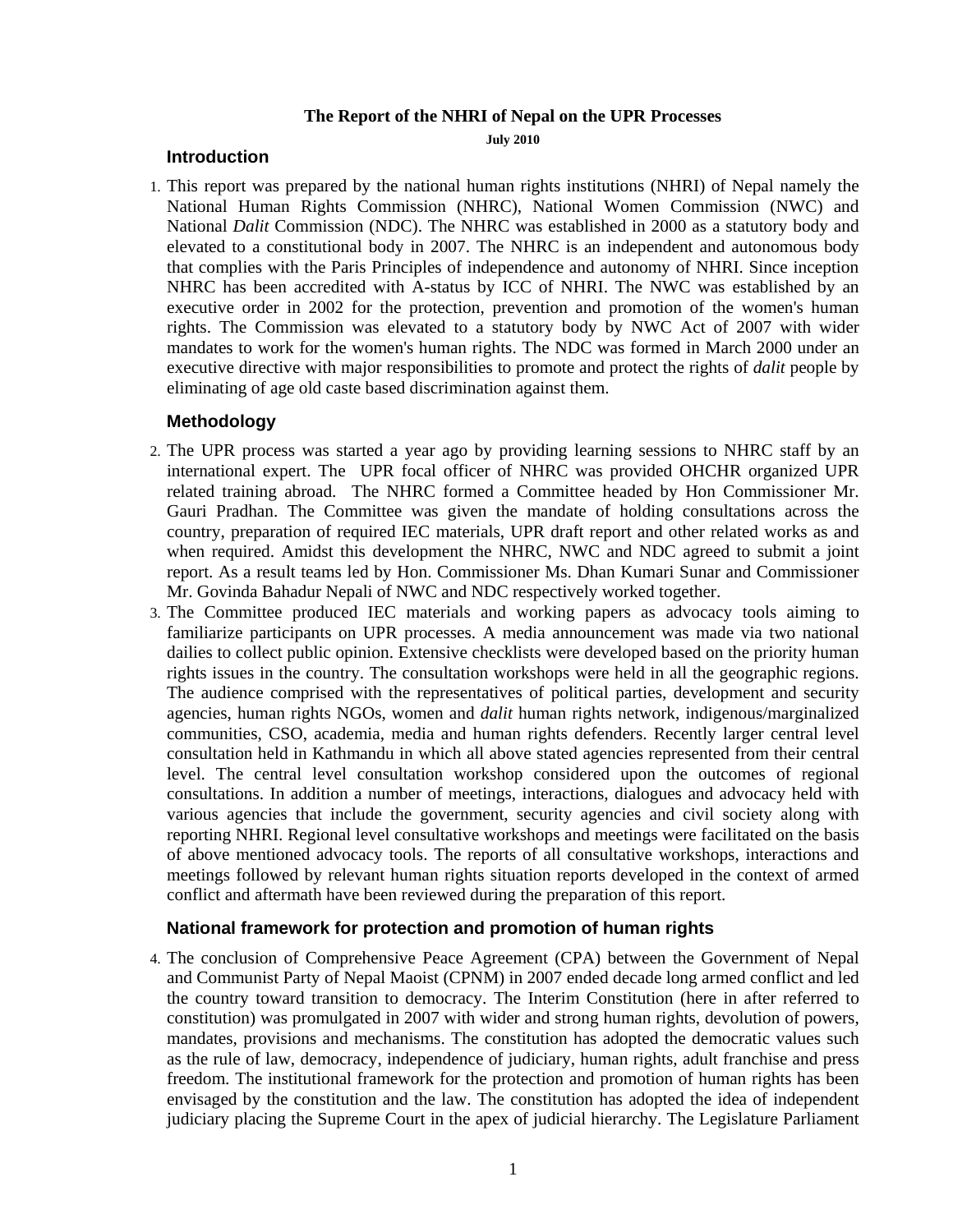enjoys independence within its mandate and functions. The NHRC has been set up under the constitution. The NWC, NDC, Central Child Welfare Board and Foundation of Indigenous Minorities play crucial role in the promotion and protection of the rights of women, *dalits,* children and indigenous minorities. In addition good number of CSO and NGOs are very active and vibrant in the field of the promotion and protection of human rights of Nepal

- 5. In order to respond the demand and aspirations of popular movement of 2006 various movements including and *Madhesh* movement of 2007, the constitution has endeavored to address the issues of social inclusion and participation of disadvantaged group of population. The constitution therefore affirmed the rule of inclusion and positive discrimination. As a result in the Constitutional Assembly there is 32 percentage of women representation followed by the good number of representation of people of various disadvantaged communities that include dalit, indigenous and ethnic minority, and other marginalized communities. In this context Nepal could be a good example in respect of adopting inclusive policy. The constitution aims to establish equitable society eliminating all forms of discrimination, deprivation and denial based on caste, religion, sex, gender and so on. During this period good initiatives are taken by the state and that include passage of Domestic Violence (control and punishment) Act and declaring the year 2010 year against gender based violence. Presently the country is in the process of making new constitution.
- 6. For over a decade the local body election has not been held in Nepal. It has hampered the work relating to development and everyday concerns of public life.

#### **Scope of international obligations**

- 7. Nepal has become state party to 21 international human rights related conventions and that include 7 core conventions. Nepal treaty law defines that all those conventions ratified by Nepal are equal to the statutory law. Some efforts were made to internalize treaty provisions.
- 8. In the recent years the Government, Parliament and Judiciary appear active in internalizing the provisions of international human rights instruments. The Parliament in general reviews the international instruments during the making of legislation. Over the years the higher judiciary has played active role basically toward eliminating discrimination. At times the Supreme Court has issued the directives to the government for the amendment of law relating to discrimination. Despite it the efforts in internalizing international human rights instruments need to reinforce from all the branches of government i.e. the Parliament, Judiciary and the Government.

## **Promotion and Protection of Human Rights on the Ground**

#### **Civil and Political Rights**

9. The constitution and laws in Nepal have enshrined civil and political rights that include the right to equality followed by various rights and freedoms. The current status of the situation of civil and political rights is as follows.

## **Equality and non-discrimination**

- 10. Right to equality and non-discrimination is the fundamental right under the constitution. Discrimination on the basis of religion, caste, sex, language, nationality, origin, beliefs are not permitted. Despite it the positive discrimination is constitutionally permitted aiming to the advancement of marginalized groups and *Madheshi* communities.
- 11. Many discriminatory provisions continue to exist in different laws. They are incompatible with international human rights instruments. A NDC study reveals that there are some 23 discriminatory provisions in various Nepali laws. The preamble of the Civil Code of 1963 and chapter on Miscellaneous Provisions (Section 10) that encourages respecting for social usages and practices is an example for continuation of discrimination.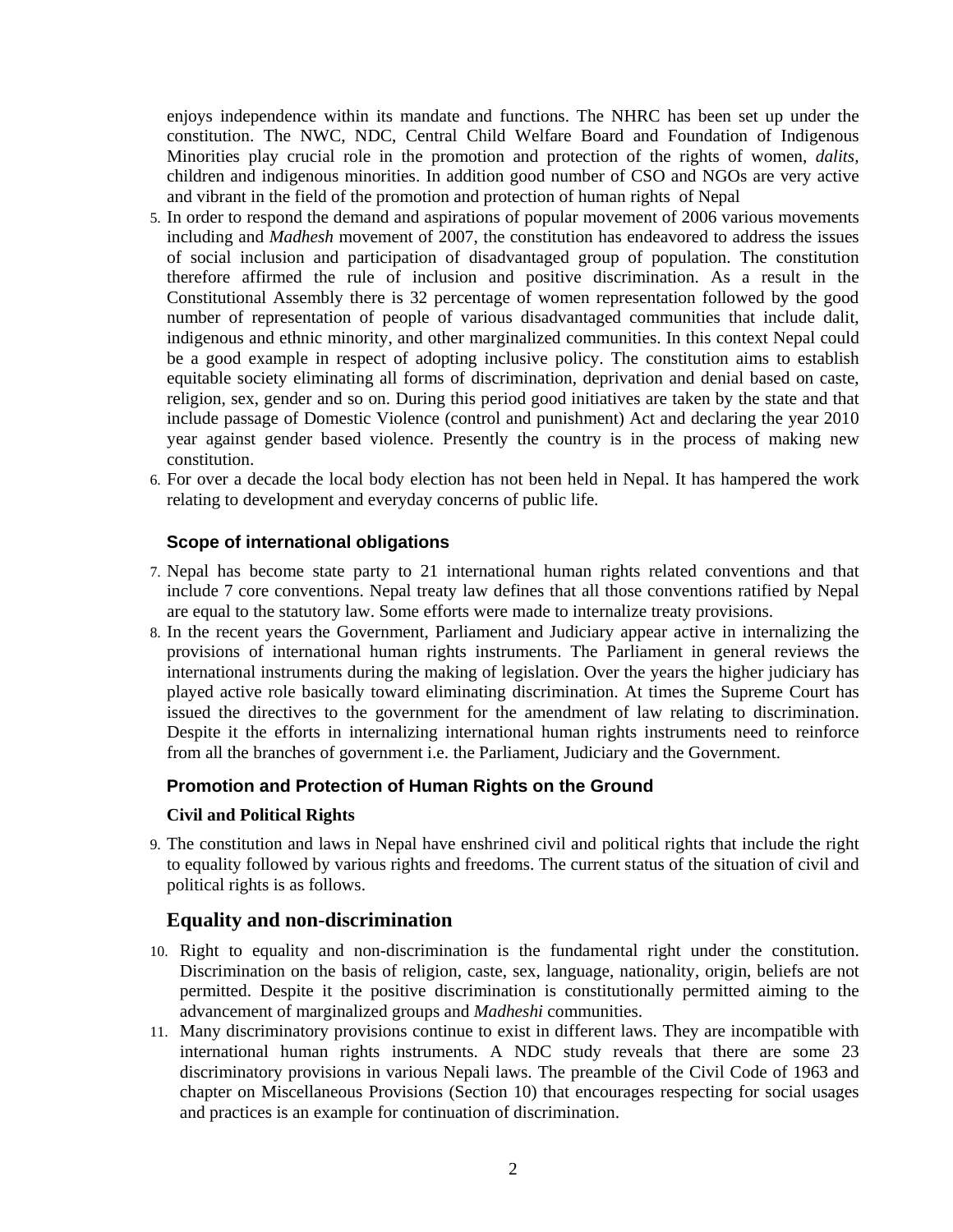12. The sizeable number of people that belongs to *dalit, madheshi*, indigenous/ religious and sexual minorities, persons with disabilities, women, and population of interior part has experienced their exclusion from mainstream development processes. Severe of its example is the existing practice of untouchability of *dalit* people living across the country. The NDC has identified 205 forms of discriminatory practices against *dalits* that prevail in the society. At times *dalit* community people have been denied publicly for the enjoyment of public uses and benefits, participation in public life and observe the religious practices equally. In addition *madhesi dalits* has a grievance that they are discriminated in the process of issuing citizenship certificate.

## *Right to life*

- 13. The right to life is the fundamental of all the rights. It has been guaranteed by the constitution as a fundamental right. As compared to the period of active armed conflict the situation of has been improved in the recent years. People are frequently killed by different armed criminal groups especially in southern Madhes and eastern hills. The threats to death, abduction, extortion, explosion in public places are frequent in Mahdes, eastern hills and other places targeting to urban areas. The 9 people have been killed only in June 2010 by different unidentified armed groups and six of them were killed in Janakpur area within a week. A number of people including businessmen and professionals and their family members were abducted during this period demanding for huge amount of ransom money for their release.
- 14. The NHRC has recorded cases of killing by security personnel in the fake encounters. As a recent example, three *dalit* women including a 12 year girl child was killed by a Nepal Army patrolling troop in Bardia National Park in March 2010. All reporting NHRI, Parliamentary Committee followed by a number of human rights NGO in their monitoring and investigation found excessive use of force for killing them by the troop. The NHRI recommended the government for the prosecution of the perpetrators and to provide adequate reparation for the families of the victims. The NHRC after its extensive investigation of a killing of journalist Birendra Shah by UCPNM cadres in 2007 recommended for reparation to the victim' family and prosecution to the perpetrators. Both the recommendations are expected to implement soon.

## **Right against torture**

- 15. The constitution has declared the act of torture a crime. Everyone has the fundamental right to be free from torture. The government has ratified CAT without any reservation. The legislation criminalizing the torture has not been made and therefore there is a difficulty to punish the torturers. The practice of torture during detention is frequent. Many of the accused are at risk of torture and other forms of inhuman, ill and degrading treatments during detention.
- 16. The NHRC records, in some instances shows that torture are resulted into custodial deaths. As an example in June 2010 a *dalit* male named *Sanu Sunar,* 45 died from torture in police custody in Kathmandu. NHRC and NDC separately investigated and monitored the case. Based on findings they recommended to prosecute the perpetrators. In addition the excessive use of force by security personnel during demonstration and afterwards sometimes resulted into torture. Many of the recommendations made by NHRI are not implemented yet.

## **Liberty and security of persons**

- 17. A number of restrictions are felt in the enjoyment of various rights and freedoms. Those rights and freedoms may include right to movement, right to security of life and property, freedom from fear, right to residence, right to education, right to work, freedom of expression among others. People of different origin, belief and profession are threatened, abducted, intimidated through violent actions. People are unable to live in an environment free from fear.
- 18. The call of frequent strikes, blockade to the roads and transport, forceful closer of schools, hospitals, business houses and other enterprises by various political parties and armed groups,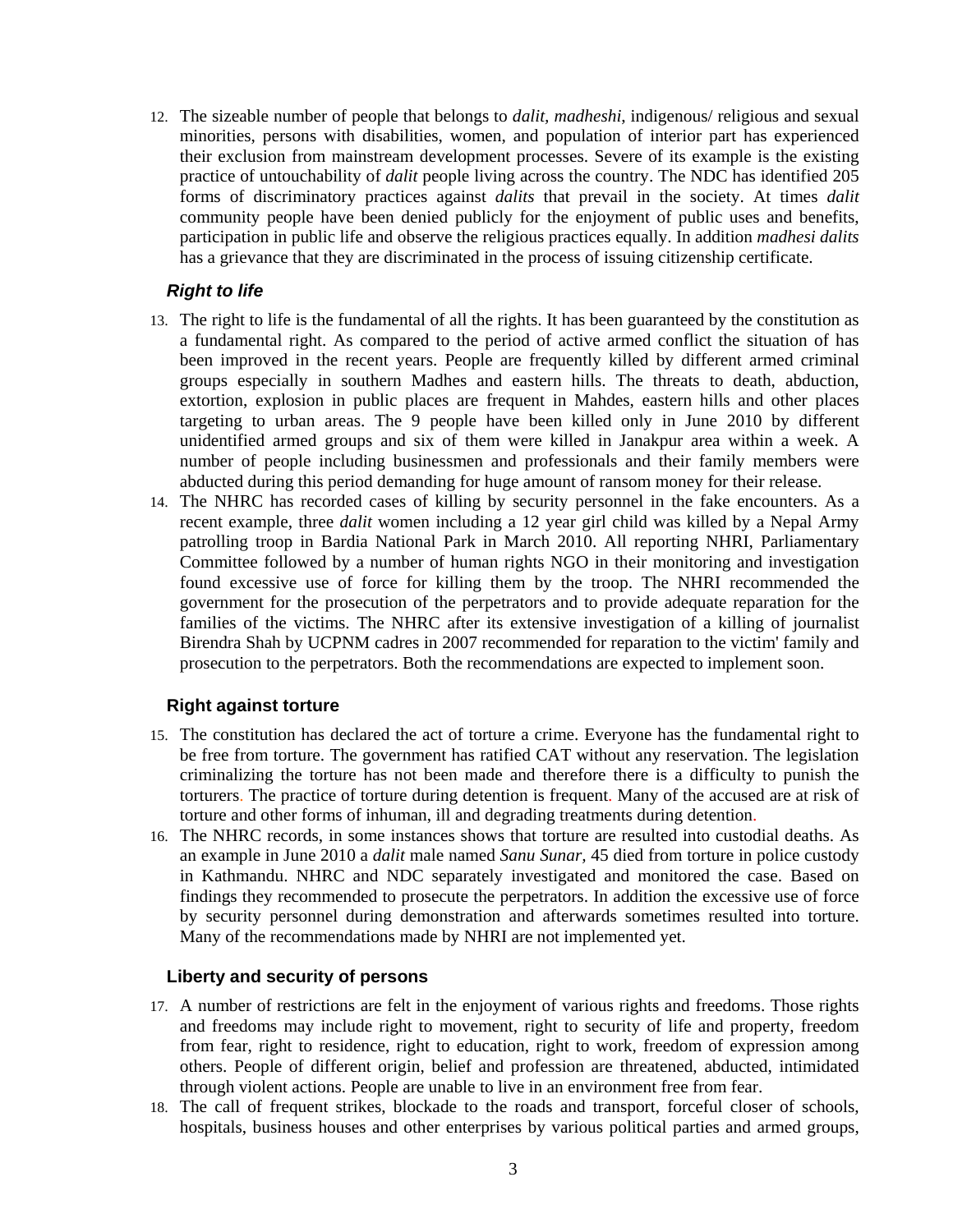have resulted into restriction in the enjoyment of rights stated above followed by great economic and social loss for the country.

19. Various actions of armed groups have created chaos among the people of affected areas resulting into violation of their right to residence, right to work, right to personal safety and security, right to education for children among others.

#### **Administration of Justice**

20. The delays in delivery of justice have affected the right to fair trial and to enjoy right to effective and timely judicial remedy. Inadequate legal support services including legal aid, topographical location, insufficient flow of legal information and increased legal expenses has hindered the right of access to justice. In recent days the government has withdrawn a number of criminal cases which were under the consideration of the courts. In addition a number of judicial decisions made on serious human rights violations have not been enforced.

## **Economic, social and cultural rights**

- 21. The respect and fulfillment of economic and social rights primarily depends on available resources and its equitable allocation. The government as a guardian of common people is accountable for well being of the principle.
- 22. The larger number of people in Nepal is unable to enjoy economic and social rights due to poverty, resource constraint and proper management of resources. The corruption is wide spread which denies enjoying various rights. This year Nepal stands on 143 in the Transparency International index of countries as compared to 121 in the last year.
- 23. By nature remedies for economic and social rights would be different than remedies available to the civil and political rights. It is therefore fulfillment of state obligation for the respect and fulfillment of those rights are observed in line with the state and government's efforts to ensure (a) equal and equitable *access* (b) *availability* of goods and services (c) providing goods and services in *affordable* prices and (d) providing *acceptable* goods and services to the people based on their choices for enjoyment of economic and social rights.

# **Right to food**

- 24. The constitution has declared food sovereignty as a right (art 18). But in the absence of law there is a difficulty to support creating an environment free from hunger and malnutrition. The access and availability of food items to the poor people mainly living in interior parts of the country limited. The food items available are unaffordable to many of them comparing to their income. There is lack of proper supply and distribution system followed by a national food policy.
- 25. The NHRC monitors food supply system with a view to make the government accountable in creating enabling environment for the enjoyment of right to food. In 2009 summer NHRC widely monitored the diarrhea epidemic that spreaded across 18 districts of Midwestern and Far-western regions. The epidemic claimed approximately four hundred lives followed by estimated sixty thousands people falling ill comprising significant number of children. The victims come from economically poorer section of population, mainly *dalits*. The NHRC finding revealed that supply of contaminated and low quality food grains was among major causes behind this unfortunate loss.

## **Right to healthcare including right to reproductive health**

- 26. The constitution has envisaged the right to healthcare as a basic right of the citizens. Three years ago the government of Nepal decided to provide free basic healthcare services to all the people.
- 27. The access and availability of health care services to the poor people mainly living in interior parts of the country is limited. The medical profession is increasingly motivated for profits and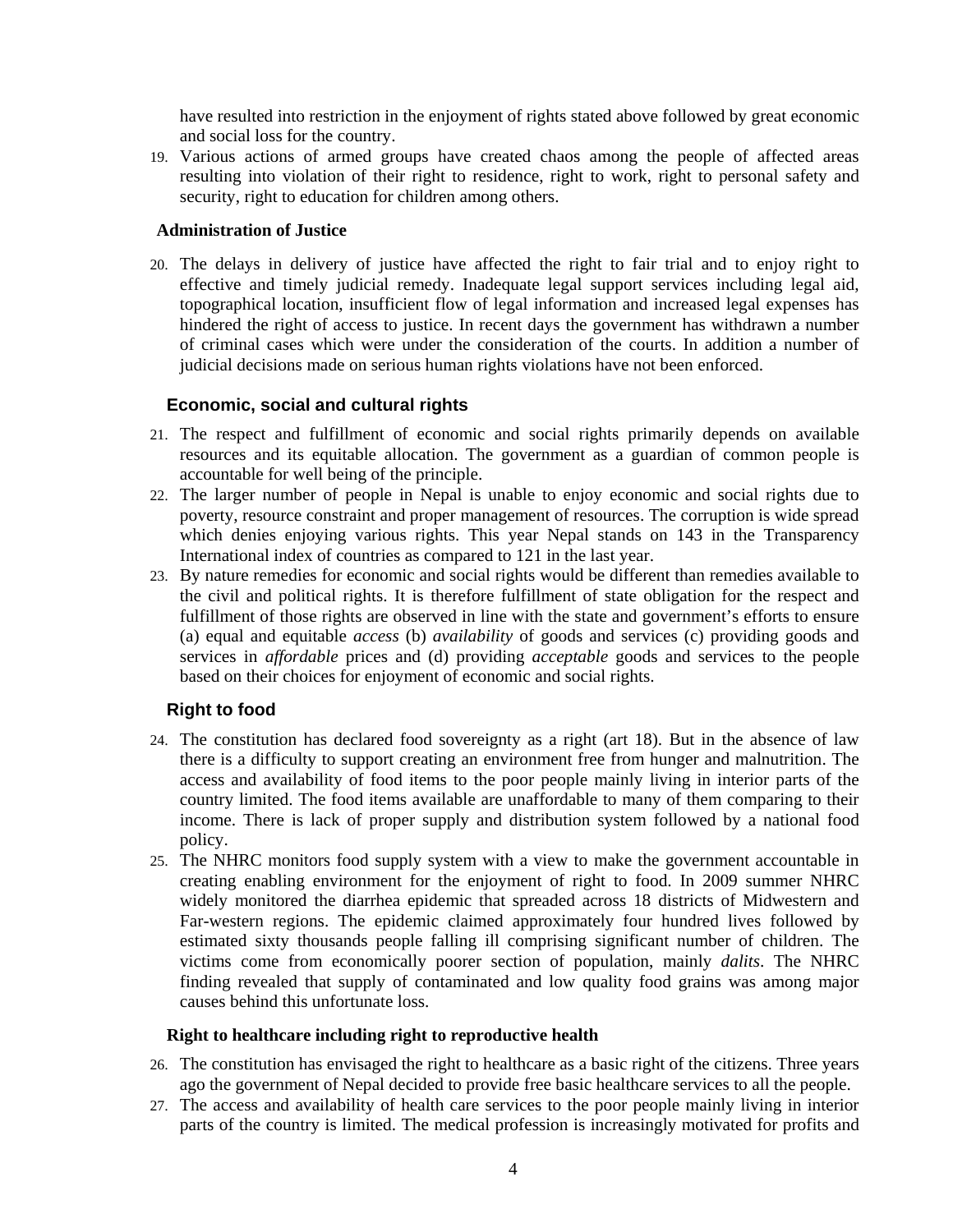therefore health service has been becoming unaffordable to the common people. As a result the people take help of traditional healers such as *dhami* and untrained *sudinies*. Those unscientific medical services frequently results into death of many mothers and newborn followed by serious health problems to many people due to improper medications.

- 28. The lack of preparation for prompt medical response in the field resulted into death of approximately 400 people followed by 60000 people falling ill of diarrhea in 2009.
- 29. Women's access to health care services is relatively limited. Nepal has the highest maternal mortality rate in the world (539/10000). The factors responsible for maternal mortality and death of infants especially girls child are due to discrimination in nurturing, inadequate nutritional intake, poor sanitation and health facilities among others.

## **Right to education**

- 30. The constitution stipulates that right to education is a basic right of the citizen (art 17) and the government should provide free education until secondary school level. The MDG encourages in increasing the primary school enrolment.
- 31. The literacy rate in the country is 72.29 percent in average. The literacy rate among the women is 61.23 percentage whereas among the male is 83.36 percentage. Literacy rate among the people of disadvantaged communities including *dalits (*33.8 percent) and rural population is much lower than the average.
- 32. The school enrollment ratio of girl child is 70 percent followed by 80 percentage boys in average. Among enrolled at the primary level, they start to drop out by the time they reach secondary school level. The prevalence of child marriage and social obligations at home, act as deterrents for the education of girls. The *de facto* discrimination that Nepalese women face with regard to education, their opportunities for education are more limited than opportunities for males, stems from patriarchal attitudes undermining the equality of men and women. Lack of appropriate policy measures and programs to encourage female deprived them from education. Social prejudices against female education, restrictions on mobility, low social status granted to the females, the system of early marriage and low participation of females in formal sector too result in lower literacy for females.
- 33. Enrollment ratio of *dalit* children is very low. The data shows that school enrollment ratio of *dalit* children at primary levels is 20.2 percent followed by 11.4 percent at lower secondary levels and 7.8 per cent at secondary levels.
- 34. The government allocates 16.4 percentage of budget for the education. As stipulated in the constitution, law and relevant international instruments the government is accountable to provide elementary education to all. Due to shortage of qualified teachers, educational materials including textbooks, school infrastructure, ineffective management mainly with the government schools the standard of education is not encouraging. The guardian's attitude and level of understanding, rural public perception for sending children to schools followed by traditional thinking among the people are some hurdles in the enjoyment of the right to education.
- 35. Private sector involvement for the establishment and management of academic institutions has made the education expensive. The education is increasingly motivated for profits and therefore education has been becoming unaffordable to the common people.Quaality gap in education provided by government schools and private schools are very wide. The private schools have become centre of attraction for wealthy and educated families.

## **Rights of the child**

36. The Constitution has recognized the rights of the child as a human right. Nepal has ratified CRC and its optional protocol accepting the obligation of protection, participation, development and survival related rights of the child. Nepal has also ratified SAARC Convention on the Welfare of the Child. The Parliament of Nepal has enacted law to safeguard the rights and interest of the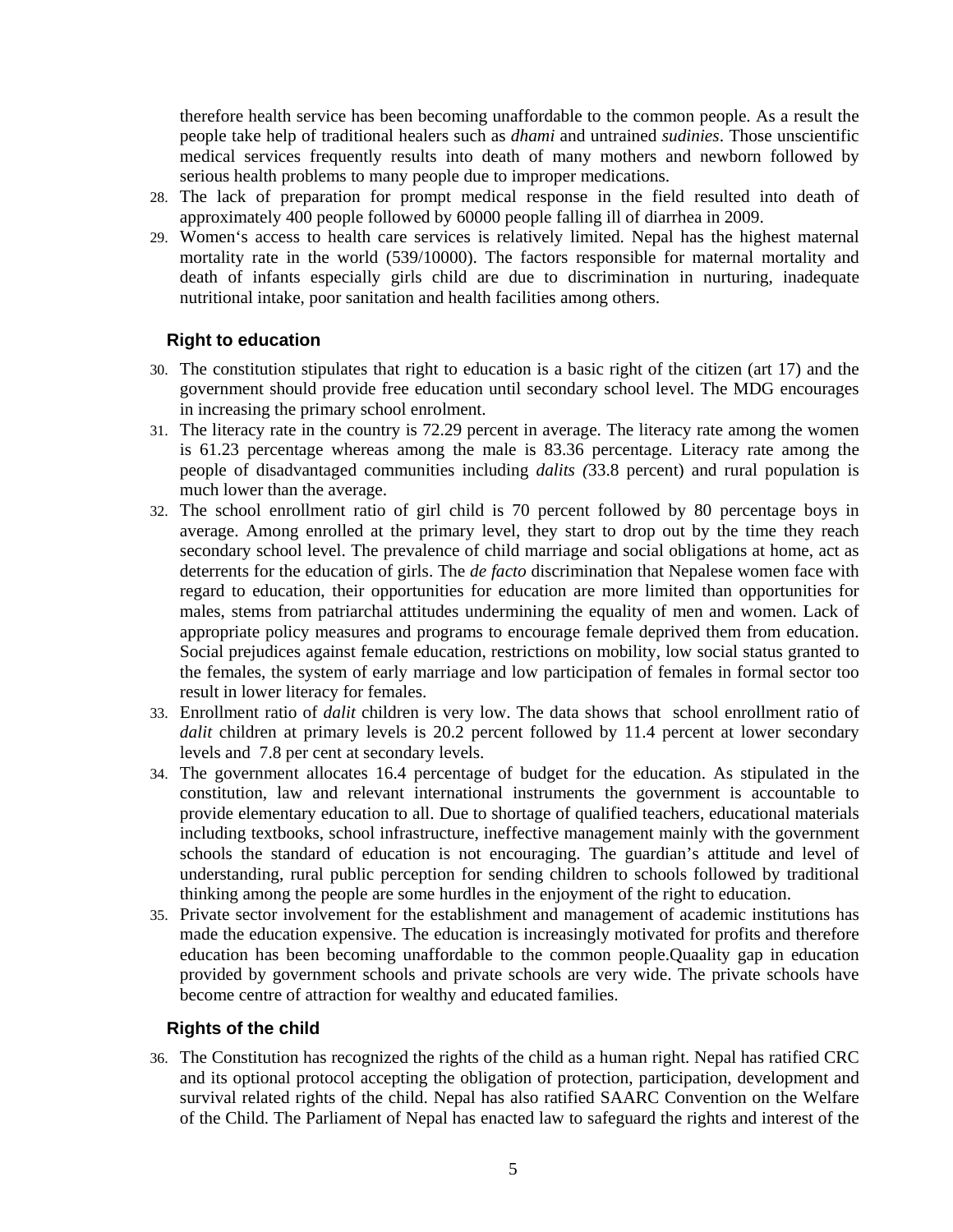children. A separate Government Ministry has been formed to deal with issues relating to children. Child Welfare Committees in the Center and all 75 districts are formed with the responsibility of coordination on the issues relating to rights and interests of the children. A number of NGOs are actively involved to ensure the rights of child. Recently the child combatants were discharged from cantonment and reintegrated into society.

- 37. Despite children of Nepal still seems to be the victims of violation and abuse of human rights in various walks of life. During conflict a number of children were used as combatant and noncombatant forces under the umbrella of CPNM. The decade long conflict resulted into displacement of children and some of those children are spending life in the streets without any work and opportunities for their development.
- 38. A number of conflicts affected and disadvantaged rural family children including *dalits* coming to urban areas seeking work. Among them many girl children are forced to involve in prostitution, other forms of sexual abuses and exploitation. A number of those children are the victims of trafficking as well.
- 39. Children are frequently used in the demonstration and campaigning activities by most of the political parties. The call of strikes and blockades by various political forces have seriously impaired the right to education as in all those situations schools are closed.
- 40. Child labor in various forms is common in Nepal. At times thousand of children are employed in life threatening hazardous conditions.
- 41. Child marriage and offering of girl child in the name of God and Goddesses giving the title to those children as *Jhuma, Deuki, Kumari* are still prevalent in different communities. In addition acceptance of bonded labor of girl child (commonly called as *Kamalari)* by the parents as a means of payment of loan borrowed from landlords and others is also prevalent in the western part of Nepal.

#### **Women's rights**

- 42. Nepal has become a state party to CEDAW and its optional protocol. The constitution guaranteed women's rights as fundamental right but still 62 discriminatory provisions against women exist in Nepal. Discriminating legal provisions are in the process of revising in order to comply with CEDAW and other international commitments. The constitution provides the right to obtain citizenship from the name of mother. But due to administrative hurdles and lack of clear policy it has not implemented yet.
- 43. Despite achievement of 32% of women representation in the Constituent Assembly, the participation of women in all state mechanisms such as executive, legislature and judiciary and political parties are dismal. *Even after three year of approval of necessary public importance proposal made by Parliament regarding minimum 33% women participation no policy has been introduced by the government.*
- 44. In general women fall among the poorer section of population. Estimated income of women in the country is only 0.408 as compared to 0.503 of men. The contribution of women mainly in house hold chores has not been accounted in GDP.
- 45. Despite several specific legislation, gender based violence in the form of trafficking, rape, domestic violence, sexual harassment and trafficking remain largely unaddressed.
- 46. The government commitment for the abolition of harmful traditional practices like *chhaupadi* and witchcraft-ship are not met. The women labeled as witches are victimized of violence with inhumane and degrading treatments such as beating, forcing to eat human stool among others by community people. Many women are victimized with violence in different forms on the issue of dowry that include violence to death, and child marriage.
- 47. Badi is a caste in *dalit* community. *Badi* women in various parts of the country are familiar as sex workers for over the centuries. After a long struggle by *Badi* women for their right to live with dignity and respect the government of Nepal entered into agreement with them in 2007. But the government has yet to meet the commitments.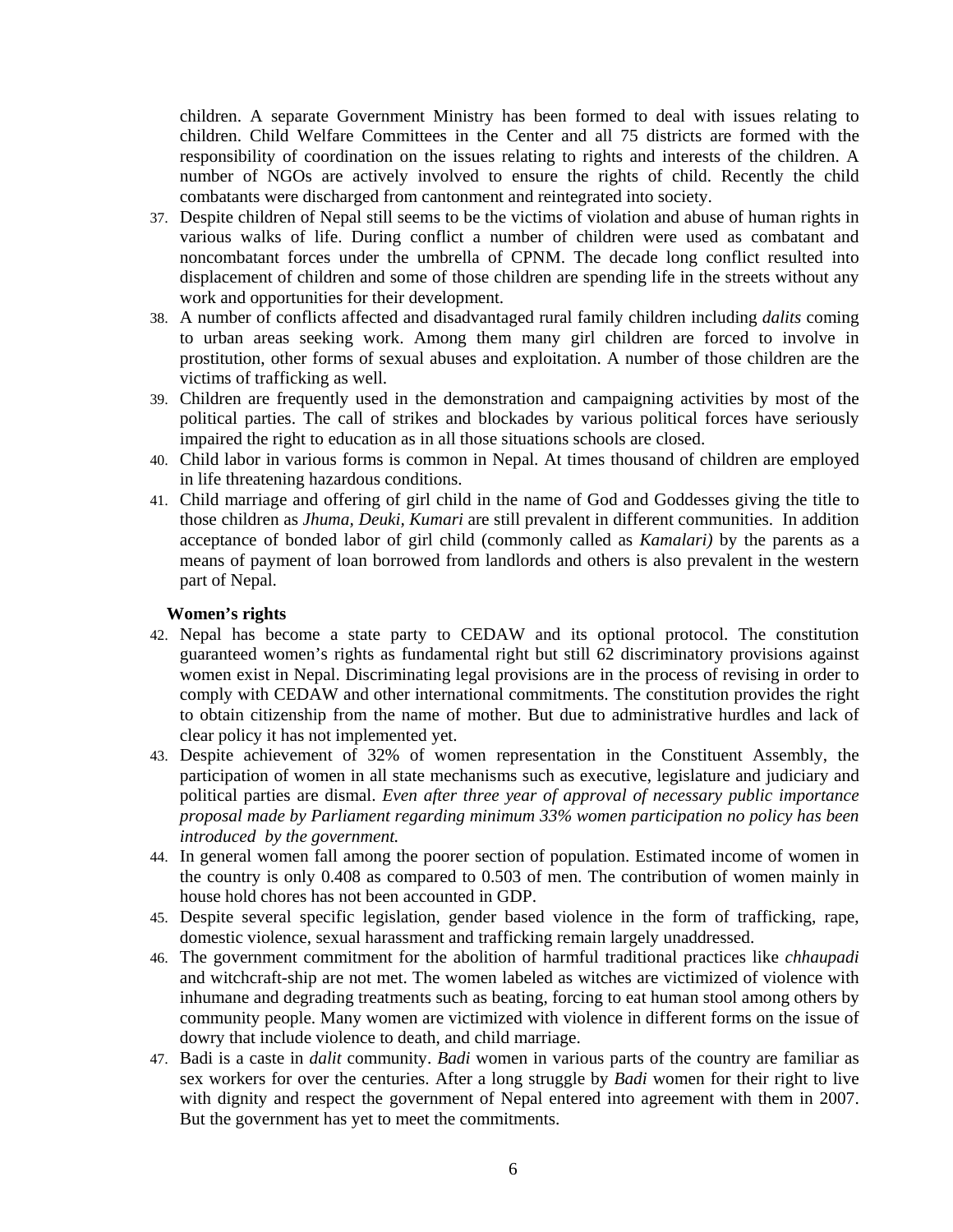### **Rights of** *dalit* **People**

- 48. Nepal is a state party to CERD. The constitution has guaranteed right against untouchability as a fundamental right. The government has accepted Durban Declaration and Program of Action.
- 49. Nepali *dalits* are under represented in the state structures both at decision making and implementation levels. Even though a recommendation by a UN mechanism for due representation in government, legislative bodies and the judiciary progress to this end is not encouraging.
- 50. Several studies have identified various forms of discriminations against *dalit* at work place. *Dalits* represent less than one per cent in civil service, police and other public sector agencies. *Dalits* has a realization that they are denied access to jobs, discriminated at work place and often terminated from job simply because of their caste.
- 51. Approximately 23% of hills origin *dalits* and 44% *Madhesi dalits* are landless. A number of them work as *Haliyas* (a bonded labor who is forced to plough for landlords) for years. Government of Nepal freed *Haliyas* from their bondage by an agreement with them in 2008. The commitments made through the agreements are not met.

# **Rights of people with disabilities**

- 52. Nepal has ratified Convention on Protection of Rights of Persons with Disabilities. The disabled, incapacitated and helpless citizens are entitled to get the right to social security as provided in law.
- 53. Similarly, state has promised to make participation of persons with disabilities in the state structure within the ambit of social inclusion policy. But the law safeguarding those rights has yet to be made.
- 54. Women with disabilities are discriminated by law in respect of remarriage, divorce and right to reproductive health.

## **Rights of senior citizens**

55. Person of 60 and above are defined as senior citizens in Nepal. The state has enacted law relating to the protection of rights and interest of senior citizens. A number of issues relating to the protection of the rights of senior citizens are raised in the recent times. Strategic national efforts are required in this regard.

## **Key initiatives, challenges and commitments**

## **The peace process**

- 56. The Comprehensive Peace Agreement (CPA) done between government of Nepal and CPNM in November 2006 ended the decade long armed conflict launched by CPNM. With this development the country entered into transition to democracy and in the era of social, economic and political transformation
- 57. The constitution was promulgated in 2007. As stipulated in the constitution the Constituent Assembly election was held in 2008. The CA comprised with 601 members who are primarily responsible for the preparation of draft constitution. The third amendment of constitution abolished 234 year old monarchy and declared Nepal a democratic republic. As stated in the constitution the making of new constitution was expected in two years. However due to serious differences among major political parties that could not happen. And therefore the eighth amendment of the interim constitution has recently extended one year to accomplish the work of the making of new constitution. This situation has impliedly extended the period of transition to democracy for another year that virtually started in April 2006.
- 58. The high level Peace Committee stipulated in the constitution has not been formed yet. The Ministry of Peace and Reconstruction has been formed as a new ministry of the government. As agreed in the CPA and Management of Arms and Armies Agreement was done between the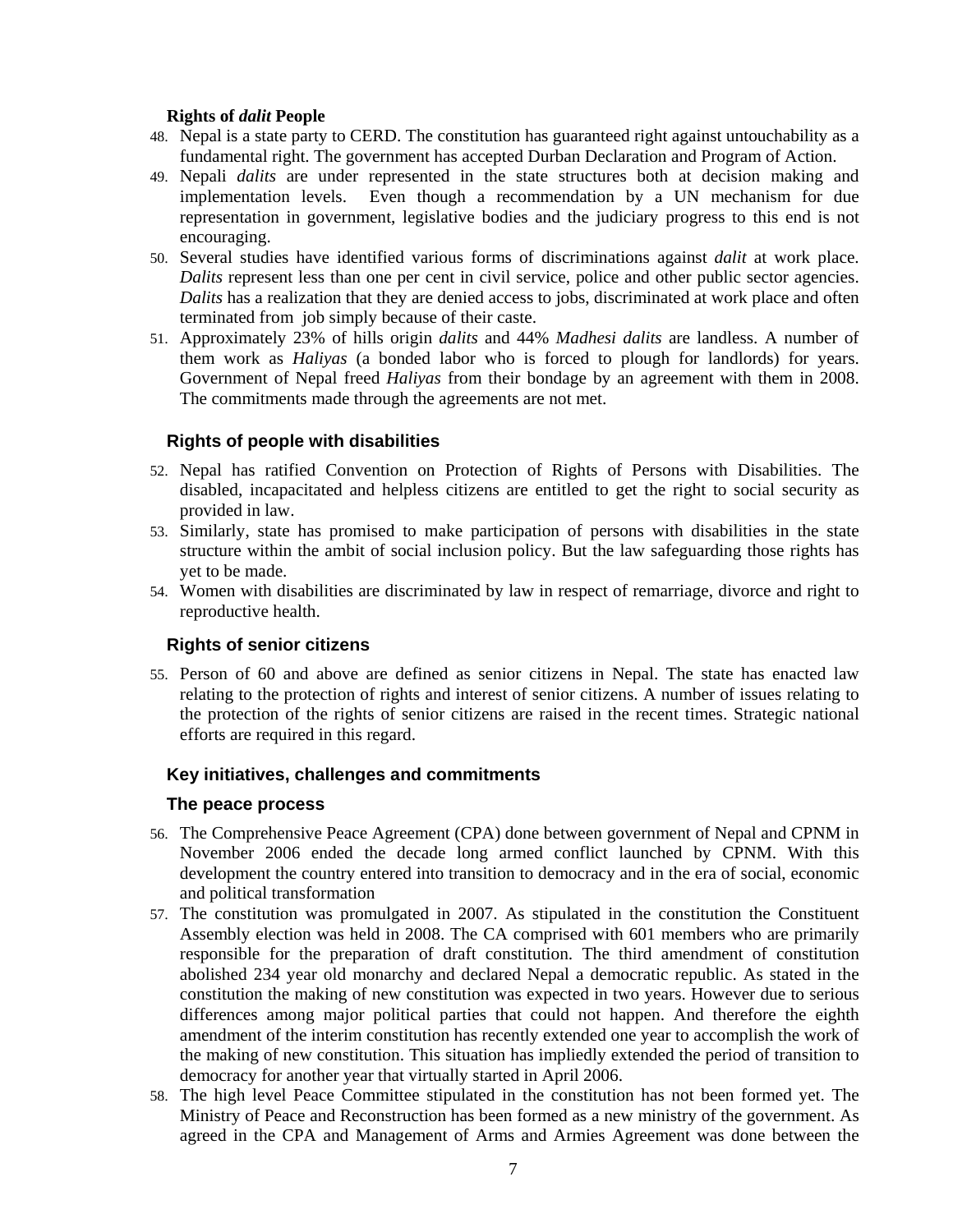government of Nepal and CPNM. Based on those agreements UNMIN was invited for the monitoring the management of CPNM combatants, arms and ammunitions held by CPNM and the Nepal Army.

59. Despite numerous challenges the peace process has been moving forward in line with social transformation of the country. The major of the challenges include the non-implementation of commitments made by both, the government and CPNM in various issues. Those issues may include adjustment of CPNM combatants, management of arms and ammunitions, formation of the high level peace committee, formation of the commission for restructuring of the state and return of private property occupied by CPNM cadres.

#### **Transitional justice system**

- 60. The CPA has clearly stipulated for the creation of transitional justice mechanisms under the law. The constitution promulgated after the signing of CPA also stipulated for transitional justice mechanisms.
- 61. The decade of conflict between1995-2006 remained most challenging in terms of protection of human rights. Approximately seventeen thousand people lost their lives, estimated 64 thousand people including security personnel injured, more than one thousand people disappeared, hundreds of thousands of people including children, women and senior citizens displaced. A number of incidents of rape and other forms sexual abuses, torture and other inhuman treatment committed by both the security forces and rebels are reported. At times there was government's absence for the protection of human rights in various part of the country. As a result there was a difficulty to address and collect data of human rights violated by both the warring parties.
- 62. The healing for the atrocious and inhuman form of commission of crimes and human rights violations that happened during the conflict would not be possible through regular judicial mechanisms. Considering it NHRI have separately recommended the formation of Truth and Reconciliation Commission and Disappearance Commission giving responsibilities to deal with conflict related grievances by the victims and their families.
- 63. The international commitments for the women's participation that may include the provisions of GA Resolution 1325 is not properly addressed during the process of making laws relating to transitional justice system and peace building initiatives. In addition the women's agenda, voice and needs are not addressed in the Bills and policies developed toward the formation of TJ mechanisms. As an example in the draft Bills on Truth and Reconciliation Commission and Disappearance Commission have overlooked women' and inclusive representation.

#### **Enforced disappearances**

- 64. The enforced disappearance remained endemic during the armed conflict. The NHRC received more than three thousand complaints of disappearances during and after this period. The status of more than eight hundred people is still unknown. The NHRC record shows that both security personnel and CPNM cadres are responsible for disappearing people. Hence, NHRC recommended to the government to make public the status of at least 43 people who were disappeared from B*hairabnath* battalion of Nepal Army in June 2005. Likewise, NHRC recommended the government and urged CPNM to make public the status of two people who were abducted and disappeared by CPNM cadres from Lalitpur district in 2005.
- 65. The CPA assigned NHRC to monitor the compliance with human rights law and instruments. With this development NHRC extended its work on monitoring and investigation of the cases of enforced disappearances during armed conflict. Despite NHRC recommendations and the Supreme Court directives the state has not yet formed the disappearance commission. As a result the grievances of the families and friends of victims of enforced disappearances have not been addressed over the years.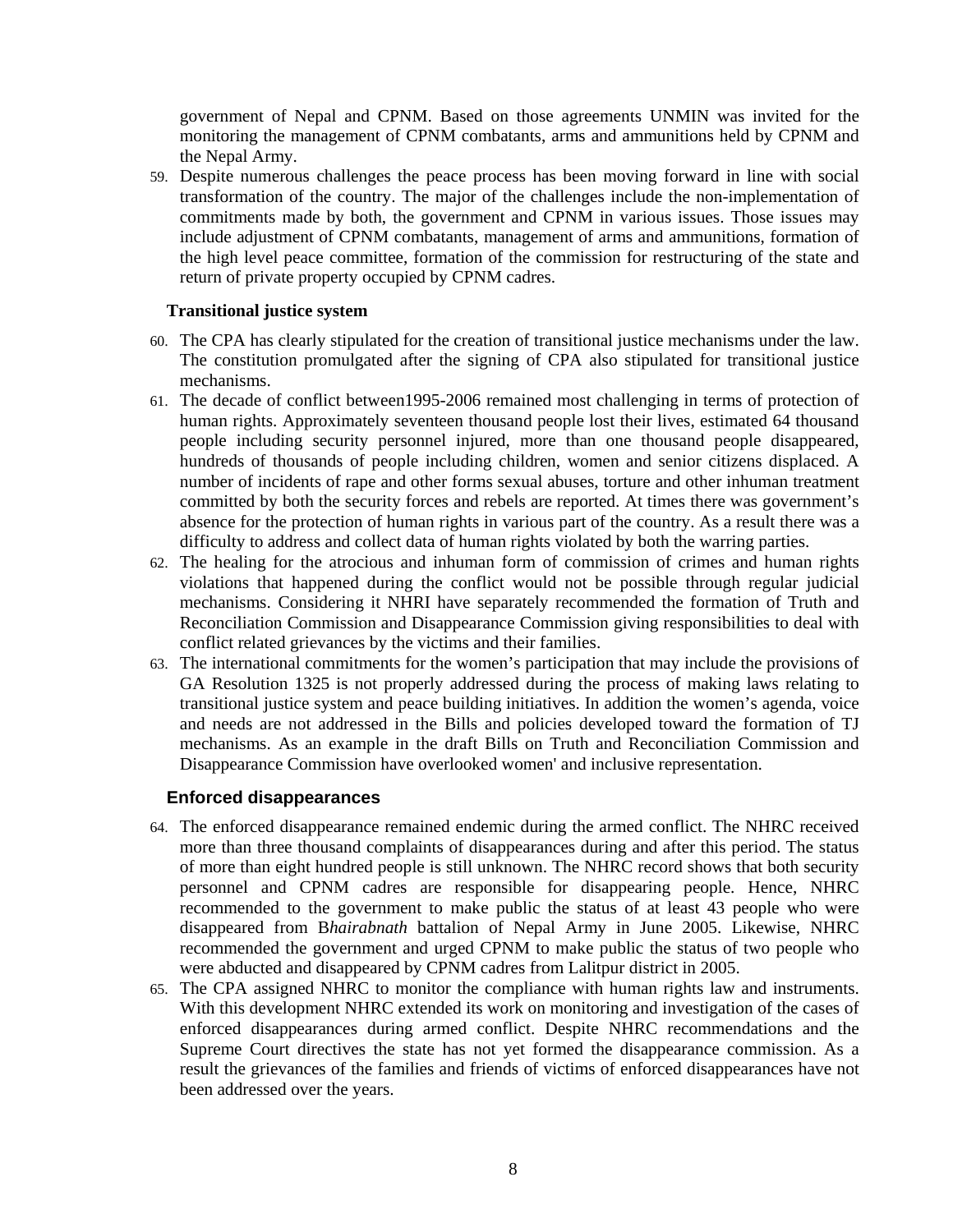#### **Internally displaced persons**

- 66. Hundreds of thousands of people were displaced during the armed conflict. A number of them returned and some are in the process of returning to their homes. A number of them are still unable to return due to security reasons. The victims of displacement were not provided adequate rehabilitation related support such as housing, food, healthcare and schooling of children or a humane living. The majority of displaced persons did not get compensation against the damage of their property. There was lack of access for getting compensation by many displaced persons. The government developed policy guidelines with a view to respond grievances and loss of IDPs. In different occasions NHRC recommended the government for proper consideration on grievances and loss of IDPs.
- 67. The ongoing civil disturbance in *Terai* and eastern hills in particular has created the problem of internal displacement. The population of certain caste and origin are mainly displaced as they were the target of armed groups. In addition a number of people have left their homes after receiving threats to life, abduction and extortion.

#### **Impunity**

- 68. The state of impunity is one of the main challenges for the protection and promotion of human rights. The maintenance of rule of law has appeared a difficult problem in the recent days. The number of heinous and organized form of crimes is increased.
- 69. The government' willingness to take action to the perpetrators of human rights violations is in question. The non implementation of the recommendations of the high level investigation commission commonly called as Rayamajhi Commission of 2006 can be taken as an example. More than 75% recommendations of NHRC toward prosecution or departmental actions to the human rights violators are not implemented followed by various recommendations of other NWC and NDC. Significant number of final decisions of the courts on criminal matters is also not implemented. The government has withdrawn over a hundred criminal cases under court consideration in 2009 that include cases of murder, rape and other serious criminal offences. The background behind such overlook is believed to be the nexus of politics with crime.
- 70. The increasing habit of non-abiding of law specifically among politicians, bureaucrats and security personnel has been developing in the form of a culture. This habit has been primarily responsible to ignore the worth of rule of law and spread the culture of impunity.

#### **Recommendations**

- 71. The constitution and laws relating to civil rights have ensured human rights for the people. Albeit a number of legislation contains discriminatory provisions on the basis of sex and caste. The state efforts to eliminate discrimination by making or amending laws, addressing gender concerns in planning, programming, strategising and implementing seems to be inadequate. It is therefore the government and the legislature should give high priority to amend those laws in order to comply with the constitution and international human rights instruments to abolish discrimination in all forms.
- 72. The state efforts are inadequate in terms of fulfilment of human rights obligations enshrined in the international human rights instruments. Those obligations set by the conventions relating to the rights of children, women, persons with disabilities, *dalits* and other disadvantaged groups and torture victims among others. The government need to expedite the work to ratify conventions relating to Rome Statute of ICC, enforced disappearances, rights of migrant workers, excavation and removal of landmines and CAT optional protocol. In addition withdrawal of the reservation made in ICERD is expected in order to widen the area of protection of the rights of *dalits*.
- 73. The implementation of law is weak due to unwillingness in the part of state agents and politicians. As an example NHRI recommendations followed by significant number of final